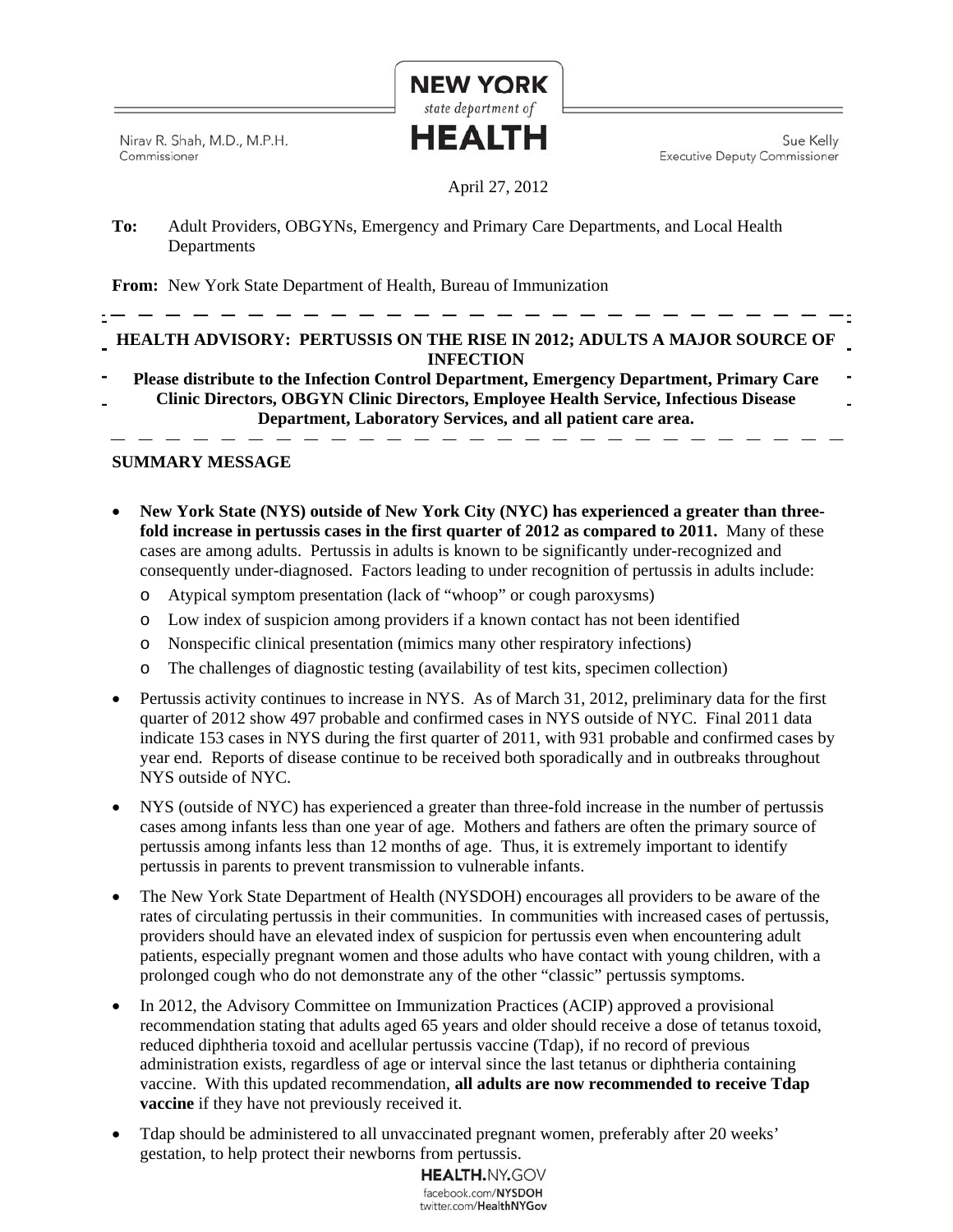### **BACKGROUND**

Although hardly ever fatal, adults with pertussis can experience morbidity from this disease. Pneumonia has been reported in up to 5% of adults with pertussis. Other medical complications include rib fracture from paroxysmal coughing, syncope, urinary incontinence and pneumothorax. Hospitalization in adults with pertussis occurs in 3-12% of individuals. Further, as a result of ongoing cough and repeated medical evaluations, adults with pertussis are often forced to miss a significant amount of work which can lead to lost wages and underperformance.

Pertussis can cause serious and potentially life-threatening complications in infants and young children who are not fully vaccinated. Nationwide, 63% of infants < 12 months of age with pertussis are hospitalized. Research has shown that when a source for pertussis in young infants can be identified, it is most often found to be a household contact. One study found parents (most often mothers) were the source of transmission in over half of the observed cases of pertussis in young infants. Consequently, any delay in the diagnosis and treatment of an adult who has regular contact with a young infant can result in serious medical consequences for the infant.

The NYSDOH is asking all health care providers, when seeing patients with prolonged cough or clinically compatible illness without another known cause, to consider pertussis in adults, especially in pregnant women and those adults who have contact with young children. Providers should maintain a high index of suspicion for pertussis when increased levels of circulating disease are occurring in the community. Suspected cases should be immediately reported to the local health department (LHD) where the patient resides and appropriate infection control measures should be instituted. Reports should be made at the time of initial clinical suspicion. If the diagnosis of pertussis is being considered and diagnostic testing for pertussis is ordered, then the case should be reported at that time.

# **CLINICAL AND DIAGNOSTIC INFORMATION FOR ADULTS**

#### Symptoms

Pertussis infection among adults covers a spectrum from mild cough illness to classic pertussis presenting with cough paroxysms, inspiratory "whoop" and post-tussive vomiting. Prolonged cough (often  $>3$ weeks) is a common feature exhibited by the majority of adults with pertussis. Adults with pertussis may be clinically indistinguishable from those with other, more commonly encountered, respiratory illnesses. Given this wide spectrum of clinical presentation in adults, it is extremely important for providers to be aware of any ongoing pertussis outbreaks that may be occurring in their communities so they can more readily consider pertussis in their differential diagnosis when presented with an adult patient with cough of any duration without another known cause.

#### Diagnosis

Testing for pertussis is most reliable when performed early in the course of the illness and prior to the initiation of antibiotic treatment. Testing must be done on nasopharyngeal specimens obtained by using *Dacron*, NOT cotton swabs. A pharyngeal or throat swab is not acceptable for pertussis testing.

Acceptable diagnostic methods for pertussis include polymerase chain reaction (PCR) and culture. PCR testing of nasopharyngeal aspirates or swabs is a rapid, sensitive method for diagnosing pertussis. It is not a perfect test, and results should be interpreted in light of patient symptoms. It is available at approved laboratories throughout NYS as well as at NYSDOH's Wadsworth Center.

Culture for *Bordetella pertussis* is performed on special media culture and its fastidious growth requirements make it hard to isolate, however it is important to submit specimens for culture to confirm the disease due to the variable specificity of PCR testing and potential for false positive PCR results.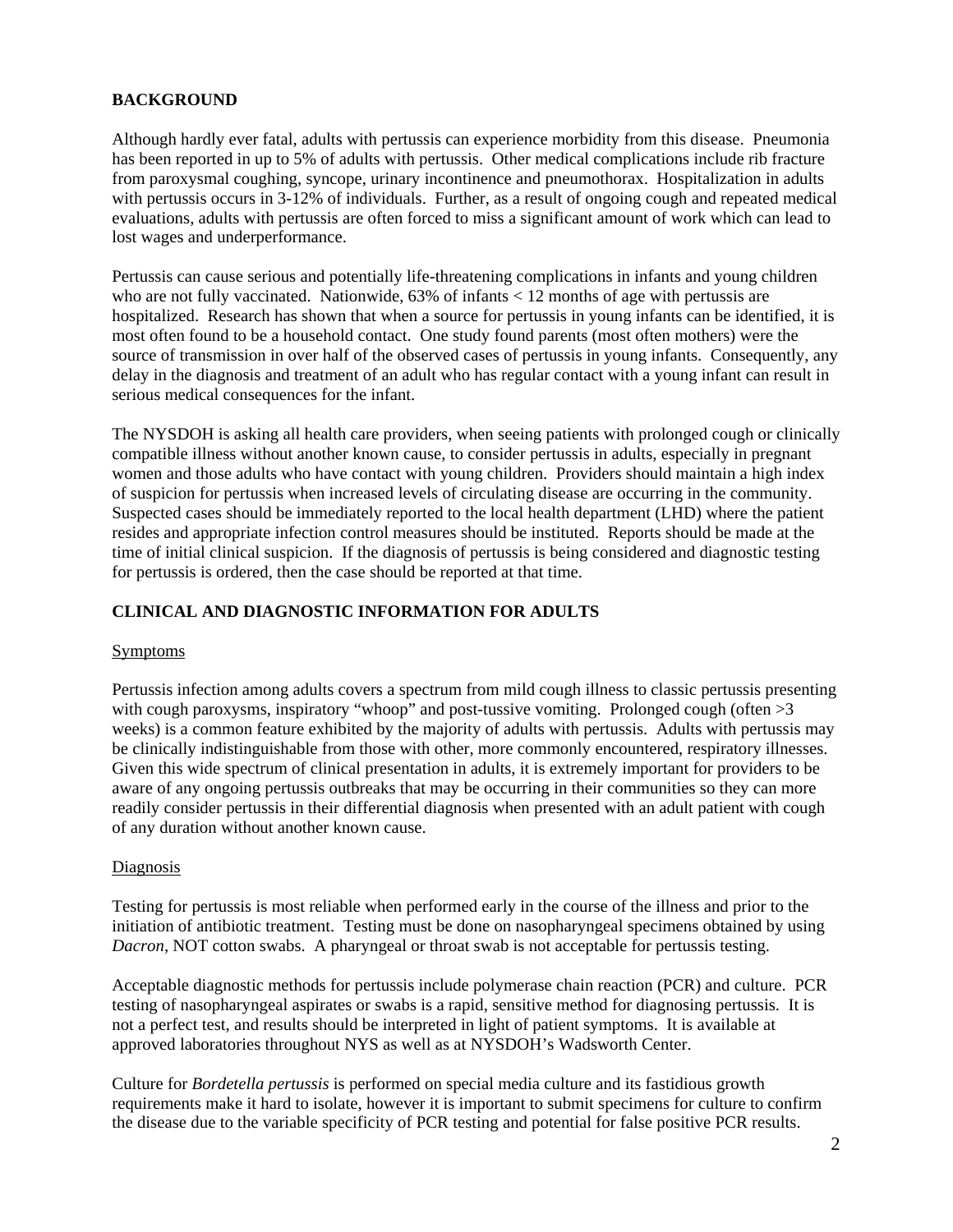Specimens obtained within three weeks of cough onset have a higher proportion of culture-positive results. Prior antibiotic treatment may interfere with culture growth.

**Direct fluorescent antibody (DFA) and serology are not reliable testing methods. Neither is recommended for the diagnosis of pertussis.** 

**If a provider's office is not yet equipped with the recommended pertussis testing kits, the LHD should be contacted immediately to obtain contact information for available local resources which offer pertussis testing.** 

### **TREATMENT AND PROPHYLAXIS OF ADULTS**

Antibiotics given early in the disease may lessen its severity and decrease its communicability. Treatment after the third week of cough is of questionable benefit. Persons with pertussis are considered noninfectious after having completed 5 days of any of the appropriate antibiotics or if at least 21 days have elapsed since the onset of cough. The macrolide agents azithromycin, clarithromycin, and erythromycin are preferred for the treatment of pertussis in adults. Trimethoprim-sulfamethoxazole is an alternative agent to macrolides for treatment in adults.

**CDC recommends administration of chemoprophylaxis to all close contacts and all household members of a pertussis case-patient, regardless of age and vaccination status.** Prophylaxis with antibiotics may prevent or minimize transmission. The same antibiotic regimens described above for treatment are used for prophylaxis.

The NYSDOH would like to remind all providers that persons identified as being a pertussis contact by an LHD should immediately be prescribed an approved post exposure prophylaxis (PEP) antibiotic regimen in an effort to minimize pertussis transmission in the community. PEP should be initiated by the provider without delay. **Pertussis contacts receiving PEP are able to return to their normal activities (including work) immediately, if not symptomatic. These individuals should also receive a dose of Tdap if they have not already done so.** 

### **VACCINE RECOMMENDATIONS FOR ADULTS**

**The best way to prevent pertussis among adults is to get vaccinated.** In 2012, ACIP expanded the recommendations for the use of Tdap in adults. **Because immunity from childhood pertussis vaccination wanes over time, this booster dose shot for both adolescents and adults is essential.**  Boosting reduces the risk of contracting pertussis, decreases the severity of the disease if contracted and helps prevent transmission to infants who are too young to be vaccinated. Another important way of protecting infants from pertussis is by administering a dose of Tdap to all unvaccinated pregnant women, preferably after 20 weeks' gestation. After extensive review of available studies, ACIP has concluded that Tdap given during pregnancy does not result in an increase in adverse events.

Providers should be aware that Tdap is not 100% effective and, as a result, adults who have received Tdap may still contract pertussis. It is for this reason that pertussis should be considered in all adults with compatible symptoms and/or epidemiologic links to a known cause.

Current ACIP recommendations for Tdap in adults:

- Adults, of any age, who have not already received Tdap should be administered a single dose of Tdap.
- **Tdap should be given regardless of interval since previous Td.**